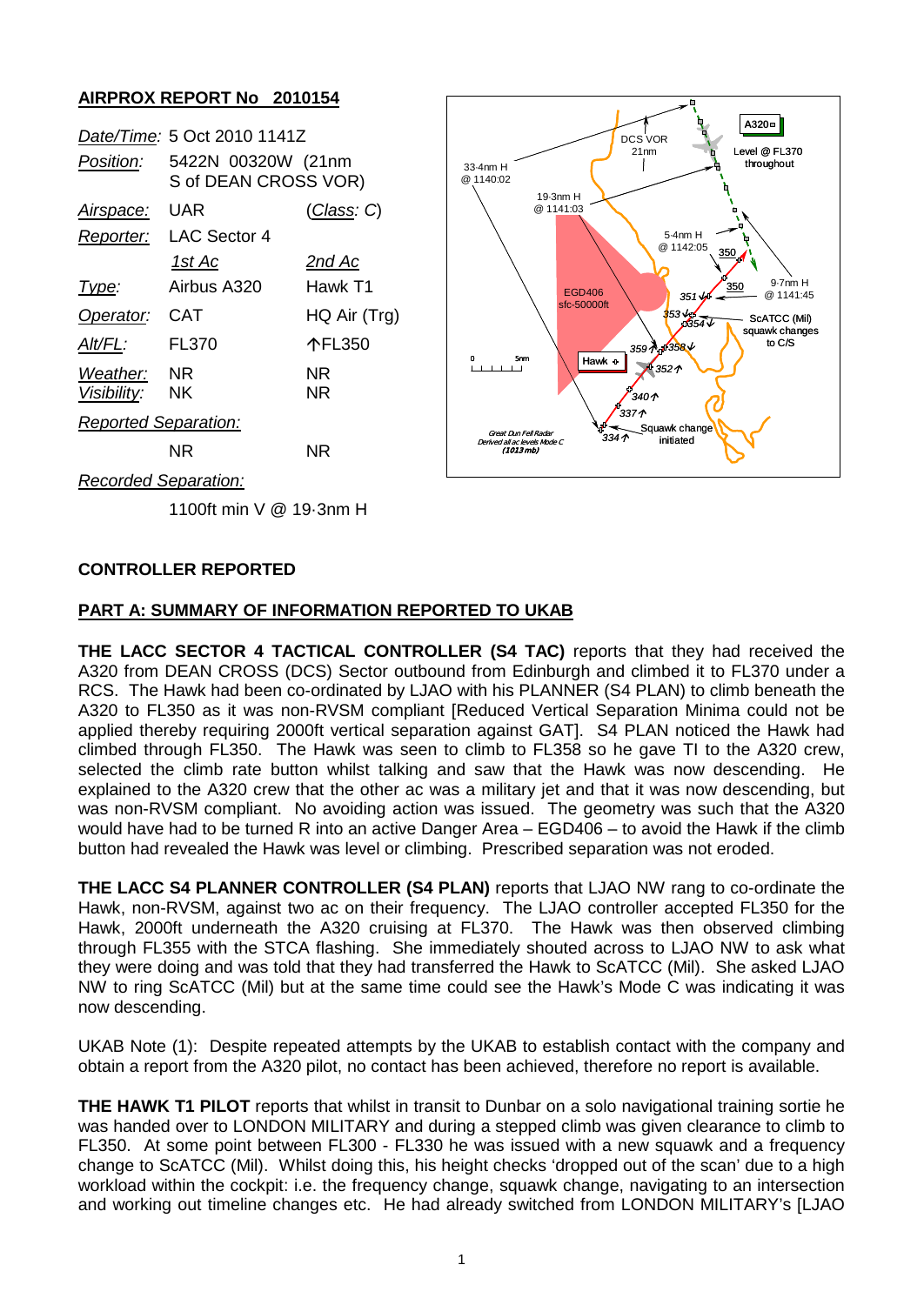NW TAC] frequency at the point that he climbed through FL350 and he started the bunt at FL356; the highest level he saw at any time was FL357. As he had no two-way RT comms with anyone at that point, his next action was to get in contact with SCOTTISH MILITARY. When he established communication with the controller they confirmed the level he was cleared to and he descended back down to FL350. Minutes later, an airliner that had been coordinated 2000ft above him at FL370 flew directly overhead. However, by then, he had descended and had been maintaining FL350 for about 2min before it overflew his ac. He thought, incorrectly, that he might have set off their TCAS and the Airprox had been filed as a result; the Risk was assessed as 'low'.

**THE LJAO NORTHWEST TACTICAL CONTROLLER (NW TAC)** reports the Hawk pilot was flying a LAKEY to SHAPP profile from Valley looking to descend to low-level in the Dunbar area. The Hawk pilot had been instructed to climb to FL350. A Cleared Flight Path (CFP) [a co-ordinated cleared level on a specified track] was requested from S4 PLAN for the Hawk at FL350, maintaining the current heading - non-RVSM, which was approved. Furthermore, S4 PLAN was advised that an electronic CFP would be sent and that the Hawk would be changing to a squawk of A4627 for ScATCC (Mil). The handover, with co-ordination, was conducted in accordance with JSP552 and the receiving ScATCC (Mil) controller read back the instruction 'traffic you're handing me not above FL350 negative RVSM.' The Hawk pilot was instructed to contact SCOTTISH MIL on the frequency given and at this point the ac was passing about FL338 Mode C. Although he had seen the A320 he had not called the co-ordinated traffic to the Hawk pilot on RT, as at this stage it was still about 20nm to the NE. The Hawk was then observed to carry on climbing through its assigned level of FL350 Mode C. At this point he was on the landline to ScATCC (Mil) receiving a prenote when S4 PLAN asked, across the room, what the Hawk was doing. He asked the ScATCC (Mil) controller to transfer him to the controller working the Hawk having advised S4 PLAN that the Hawk was no longer under his control. The Hawk was observed to climb to FL358 Mode C before descending again to FL350 – he thought the A320 was about 12nm away from the Hawk at this point. The ScATCC (Mil) controller informed him that the Hawk pilot had continued its climb before contacting ScATCC (Mil) – as soon as the Hawk pilot had called on the RT the controller had instructed him to descend to FL350.

**ATSI** reports that the Airprox occurred in Class C airspace S of Dean Cross (DCS). The A320 was in contact with S4 on 132·860 MHz under a RCS. S4 was being operated by a Tactical controller - S4 TAC - and Planner controller - S4 PLAN.

At 1134:10, the A320 crew called S4 TAC maintaining FL350. The pilot requested FL370 for the cruise. S4 TAC instructed the A320 to climb to FL370 and route direct to Goodwood. The LJAO NW controller called S4 PLAN at 1137:45 and requested co-ordination on the Hawk. The Hawk was 60nm SW of DCS passing FL270 in the climb and displaying a SSR code-converted to callsign. S4 PLAN identified the Hawk and LJAO requested, "*looking for flight level 3-5-0 negative R V S M*". In accordance with CAP493 (MATS Part 1) Section 1 Chapter 3 paragraph 5.1.1, the required vertical separation standard for non-RVSM aircraft above FL290 is 2000ft. S4 PLAN pointed out an MD11 maintaining FL370 and the A320, which was climbing to FL370. A B777 at POL at FL360 was also pointed out by S4 PLAN and both parties agreed that the Hawk would pass ahead of this ac. At 1138:15, S4 PLAN stated, "*… yeah okay yeah so 3-5-0 underneath* [the MD11] *and the* [A320] *then"*. LJAO replied, "*…thanks I'll send you the electronics"* and*, "it's* [Hawk C/S] *changing to 4-6-4-1 going to Scottish now."* At 1140:25, the SSR code-converted callsign of the Hawk changed to a squawk of A4641, a code allocated to ScATCC (Mil). The Hawk was 36nm SSW of DCS, passing FL337, having reduced its ROC from approximately 4500ft/min to 1500ft/min.

The Hawk passed FL351 Mode C at 1140:56; subsequent Mode C level reports indicated that the ac was still climbing. The LAC Multi Radar Tracking recording shows that at 1141:07, the Hawk reached a maximum level of FL359 before starting to descend. Between 1141:17 and 1141:29 the Hawk's Mode C indicated FL355 for three consecutive updates. CAP493 Section 1 Chapter 5 paragraph 10.3.1 d) states: 'An aircraft may be considered to have reached an assigned level when three successive Mode C readouts indicate 200 feet or less from that level'.

At 1141:30, S4 TAC passed TI to the A320 crew, "*…3 o'clock range of about er 15 miles you'll see military crossing traffic 2 thousand feet below your level".* At 1141:40 the A320 pilot reported having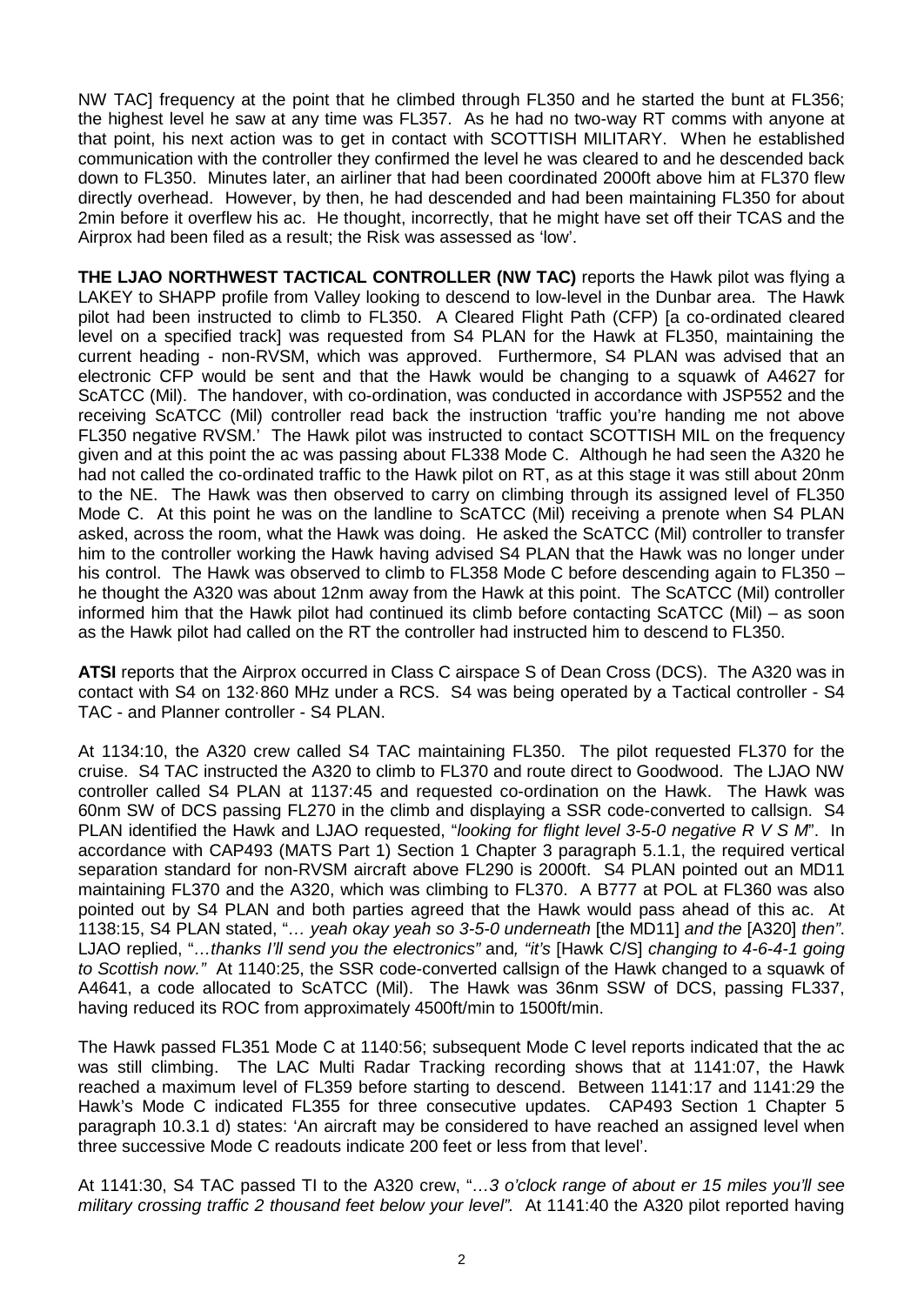acquired the traffic on TCAS but not visually. Both S4 TAC and S4 PLAN reported activation of the STCA on their situation displays; S4 TAC reported feeling unable to give avoiding action because, '…the angle was such that the [A320] would have had to have been turned right into an active mil danger area…'. EG D406 was active to the W of the A320. The S4 PLAN reported shouting across to LJAO NW and asking them what they were doing, only to be told that LJAO NW had transferred the Hawk to ScATCC (Mil). By 1141:54 the Hawk was indicating FL350 Mode C 8·3nm SSW of the A320. The tracks crossed at 1142:29, 21nm S of DCS, the A320 was level at FL370 Mode C and the Hawk indicated FL350. At 1152:00, the A320 was transferred to the next en-route sector.

Co-ordination of the Hawk's transit of S4 airspace was made in accordance with the required vertical separation standard for non-RVSM aircraft above FL290. At the end of the co-ordination process LJAO NW informed S4 PLAN that the Hawk was about to change its squawk and be transferred to ScATCC (Mil). The SSR code of the Hawk was observed to change shortly thereafter as the aircraft was passing FL337. At the time of the SSR code change at 1140:25, the Hawk pilot had reduced his ROC but the ac was still climbing with 1300ft to go to the assigned level of FL350. The Hawk passed FL351 26sec later at 1140:56. The S4 controllers were alerted to a potential loss of separation as the Hawk's Mode C indicated it was continuing its climb above FL350. STCA acted to amplify the controllers' belief that a potential loss of separation was about to occur. Whilst descending back to FL350 the Hawk's Mode C remained level at FL355 for 3 updates of the display. This would further reinforce the S4 controlling team's belief that separation was about to be lost between the Hawk and A320. Appropriate TI was passed to the A320 crew by S4 TAC. S4 PLAN's ability to contact the Hawk's controller was limited as it was no longer in communication with LJAO NW controllers proximately located to S4. Separation was not lost as the Hawk established level at FL350, 8·3nm before the tracks of the two ac crossed.

It is concluded that:

The Hawk pilot received his cleared level, an SSR code change and frequency change over a short period of time causing the pilot to omit monitoring his ac's level.

The S4 controlling team received various indications that there was potential for a loss of separation to occur: Mode C of the Hawk climbing, STCA activation, inability to communicate with the Hawk's controlling authority, Mode C of the Hawk remaining constant at FL355 for 3 data updates.

The required vertical separation of 2000ft was achieved before the ac were less than 5nm apart laterally.

UKAB Note (2): The Great Dun Fell Radar (GDF) single source recording was used by UKAB as the basis of the diagram above and as such exhibits minor variations in time, range and level when compared to the LAC Multi-Radar Tracking recording available to ATSI. The GDF shows the maximum indicated level of the Hawk was FL359 at 1141:03, at a range of 19·3nm from the A320. The Hawk achieved level flight at FL350 on the GDF recording at 1142:05, at a range of 5·4nm from the A320.

**HQ 1GP BM SM** reports that the Hawk crew was routeing LAKEY-SHAPP under IFR, climbing to FL350 and in receipt of a RCS from the LJAO NW TAC controller, with the intention of descending to low-level in the vicinity of Dunbar.

LJAO completed a thorough investigation of this occurrence, confirming that the Hawk pilot was instructed to climb to FL350 and co-ordinated against the A320 at FL370. The controller was cognisant that the point of confliction was shortly after the point where they would be required to transfer the Hawk to the next ATCRU - ScATCC (Mil); therefore, NW TAC passed the SSR code issued by ScATCC (Mil) to LACC S4 in order that the S4 controllers could retain track identity and maintain their SA.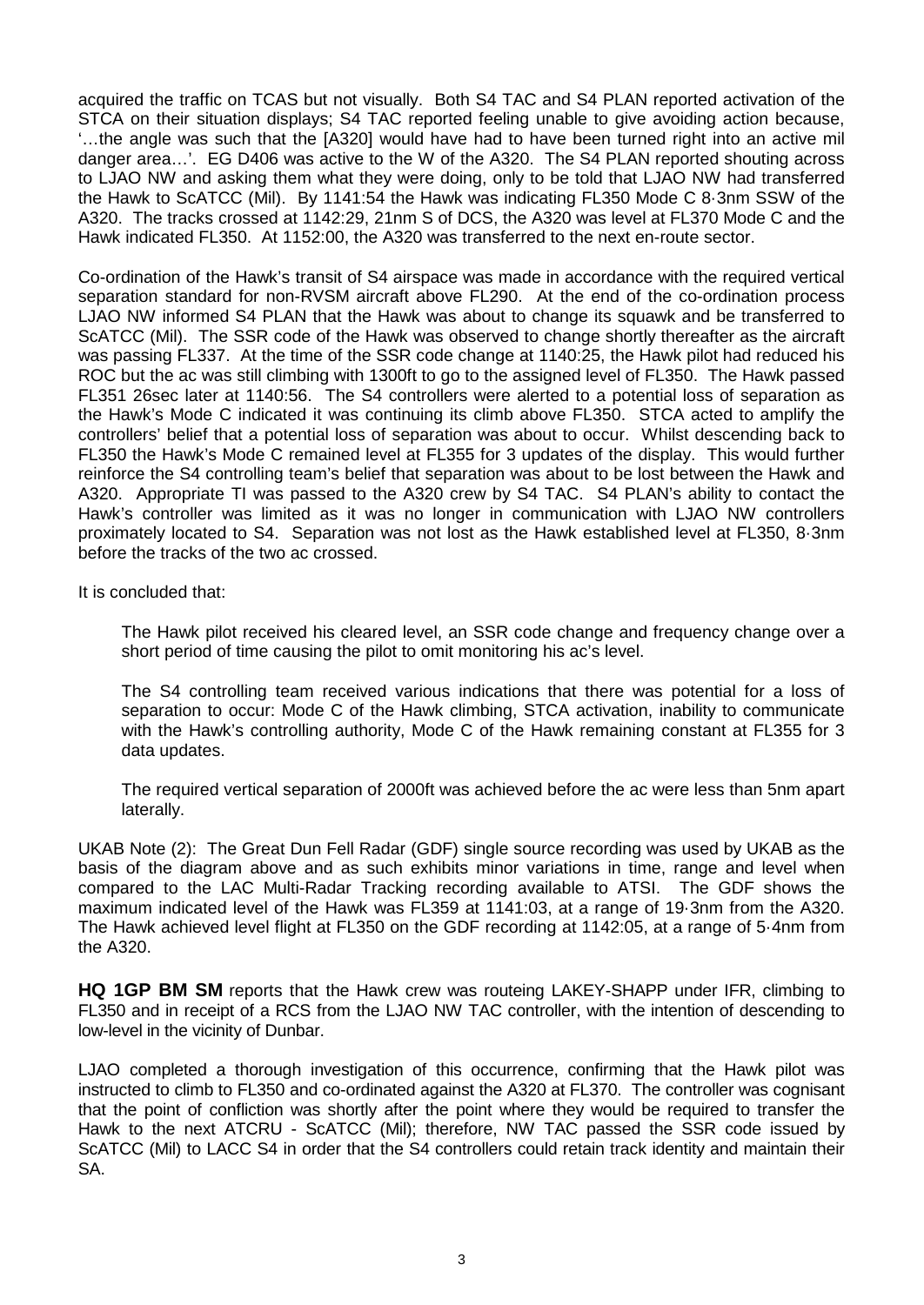NW TAC handed over the Hawk to ScATCC (Mil), including the co-ordination with S4, in accordance with SOPs. NW TAC noted that the Hawk's SSR Mode C was indicating a climb through FL338, as they instructed the Hawk crew to contact ScATCC (Mil).

The Hawk pilot states that the excursion above his assigned level occurred after they had switched from NW TAC's frequency, but before he had established RT contact with ScATCC (Mil). The highest level indicated by the Hawk was FL359 Mode C at 1141:03, when the A320 was level at FL370, with horizontal separation of 19·3nm. The Hawk levelled at FL351 some 35sec later, with approximately 9·7nm horizontal separation extant, the A320 remaining level at FL370. At no stage does the A320 appear to take any avoiding action, either as a result of a TCAS RA or instruction from S4 TAC.

The Hawk pilot states that due to high cockpit workload, his height checks had dropped out of his scan and consequently the level-bust occurred. Given the timing of this, with the pilot switching between ATCRUs, it was not possible for either LJAO NW TAC or ScATCC (Mil) to take any corrective action earlier than they did.

**HQ AIR (TRG)** comments that it was unfortunate that the pilot was given a frequency change so close to his level-off altitude. It appears that this contributed to his distraction from the priority task of levelling at the assigned level. The Hawk T1 is a rudimentary ac with no autopilot or altitude warning system and so maintenance of cleared levels requires a high degree of concentration and task prioritisation. This event appears to be more of a level bust than an Airprox.

# **PART B: SUMMARY OF THE BOARD'S DISCUSSIONS**

Information available included a report from the Hawk pilot, transcripts of the relevant LAC and LATCC (Mil) RT frequencies, radar video recordings, reports from the controllers involved and reports from the appropriate ATC and ac operating authorities.

The Board noted the absence of a report from the A320 pilot, which did not show the company in a good light and denied the Board the A320 pilot's perspective. However, Members accepted that the A320 crew had virtually no impact whatsoever on the outcome of this incident and in the Board's view, their assessment was no less valid without it.

The reports from ATSI and HQ 1GP BM SM confirm that co-ordination had been agreed between LJAO NW and LAC S4 to ensure that the stipulated vertical separation of 2000ft would be maintained between the Hawk climbing to FL350 and the A320 maintaining a level cruise at FL370. Having been instructed to climb to this co-ordinated level and switch to ScATCC (Mil), the Hawk pilot reports candidly that he then became distracted by a number of in-cockpit tasks and did not monitor his level effectively. This resulted in the Hawk pilot climbing above his assigned level of FL350 to a maximum of FL359 Mode C, the GDF radar recording revealed. Members commended the Hawk pilot for his frank account and accepted that his altimeter had indicated that his ac had only ascended to FL357, which was within the allowable tolerance for verified Mode C of +/-200ft. When he realised what had occurred, the Hawk pilot reaffirmed his cleared level with ScATCC (Mil) and descended to FL350, which Members recognised was achieved well before the stipulated horizontal separation of 5nm against the A320 could have been breached. It was clear that the S4 controllers had spotted the Hawk's excursion above FL350 in good time and were also alerted by the activation of STCA. Unfortunately, this occurred whilst the Hawk pilot was switching between the LJAO NW and ScATCC (Mil) frequencies, therefore it was not until the Hawk pilot established contact that the ScATCC (Mil) controller could interject; by that stage, however, the Hawk pilot had already realised the situation. This switch between controllers also impinged on S4's ability to check what was happening. For their part S4 TAC had wisely passed TI to the A320 crew beforehand, who had acquired the Hawk on their TCAS display. Thus despite S4 being justifiably concerned about what the Hawk pilot was doing, the situation was quickly resolved before any erosion of separation occurred. The Board agreed unanimously that this Airprox had resulted because the Hawk pilot climbed above his co-ordinated level giving the LAC S4 controllers cause for concern. However, as vertical separation was not less than 1100ft based on the ac's Mode C indications and potentially slightly more, which increased as